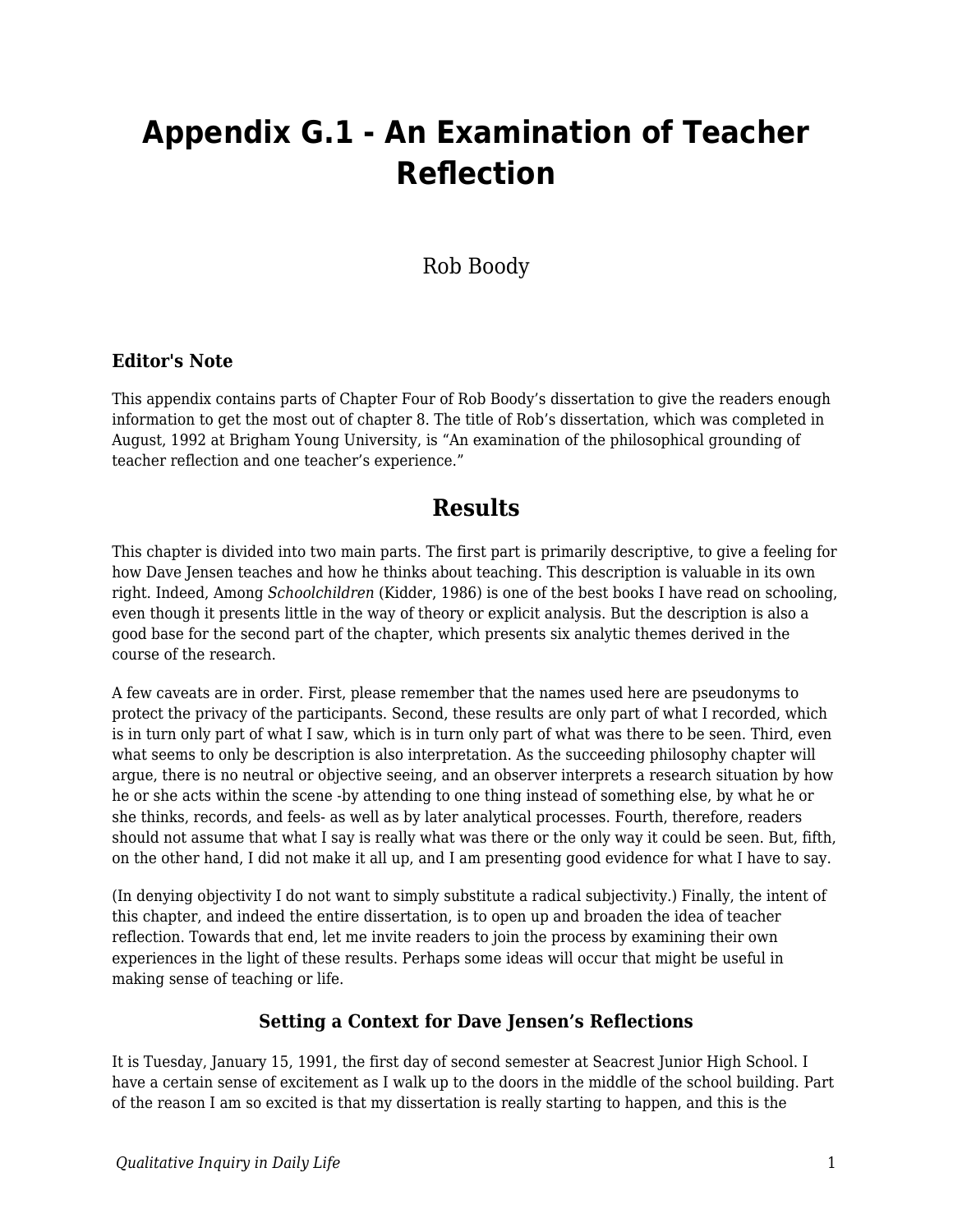semester to do it in. But I am also energized by the discussion Dave Jensen and I had just yesterday. It was a Monday and school was out, at least for the students, as a one-day semester break. The teachers came in and used it as a planning period for the next semester. We both knew it would be the only time for us to talk at length in a theoretical or overview fashion, before details, actualities, practicalities, and daily teaching tasks took over our relationship. So I came to talk things out with him He talked at length about what he would like to see in an ideal reading class, and I am interested to see what he will do today and this semester.

I come in a little late, about 8:40. All the students and Dave Jensen have their desks in a big circle, which takes up the circumference of the entire room. I slip into a chair near the door and behind the circle. Every desk has a poster board tag on it, with one of the following titles on it: Summarizer, Predictor, Clarifier, Question-Asker, Connector, Language Appreciator, or Teacher. I immediately recognize these as roles in the strategy known as *reciprocal reading,* because near the beginning of last semester Dave Jensen and I talked with a first year teacher who came to him for advice. The novice teacher had also talked about reciprocal reading. We both thought it sounded like a good idea. I imagine that Dave Jensen knew about it already, but this is the first I know of his implementing it. This is also a different way of doing reciprocal reaching than what the novice teacher mentioned. In his depiction, only one student at a time was a Language Appreciator or Predictor, here, every student has a role.

The roles used today reflect his view of reading, especially of reading this piece of literature (the *Odyssey).* The Summarizer retells what happened. The Predictor thinks about what might happen next, or what might have happened if a character had acted differently. The Question-Asker asks questions in regards to the text, things that are not clear, or things that would help explicate the text, such as wondering why someone did a certain thing, etc. The Clarifier answers or guesses at answers to the questions posed by the Question-Asker. The Connector makes connections between the reading and his or her own life. The Language-Appreciator notes and explains any particularly noteworthy uses of language, a particularly apt role for the *Odyssey.* And the Teacher calls on the other students and records their participation. Dave's only role, in theory, is to read aloud, but in fact, he steps in rather often.

Dave is reading the *Odyssey* aloud as I come in. At about 8:50 he stops reading and says, "Time to discuss it." Dave Jensen asks the Teacher [Jennifer‹the student filling the role of Teacher in the reciprocal reading activity] to call on Summarizers first, and especially those who didn't participate much last time, because they should all be prepared now. The Teacher, Jennifer, has a class roll in front of her, with marks for those who had participated last class period, so she calls on a Summarizer who had not. The student does a fair job retelling the story of Scylla and Charybdis. Then Dave requests the Teacher to ask another student for more detail. The Teacher asks Teresa, who adds more detail. I could see Teresa's journal and she had a full column of notes. Then a Question-Asker is called, who asks a question about the reading, and a Clarifier is called to try and answer it. On the second round of question and answer, the Clarifier who was called stumbles around a bit, until Dave tells him, "No one knows, just make a guess." He seems to loosen up a bit after that and makes a good guess. Dave then asks a Predictor to predict how a character might act differently in one of the situations. He says, "I don't know." He replies, "Of course you don't know, predict." Then he restates his request. This sort of thing goes on a while longer.

Dave is having to take an active role to make sure things happen. The students seem to be having problems with Clarifying and Predicting. Many of Dave's students do not see reading as other than a mechanical fact-extraction process, and Clarifying and Predicting require students to view reading in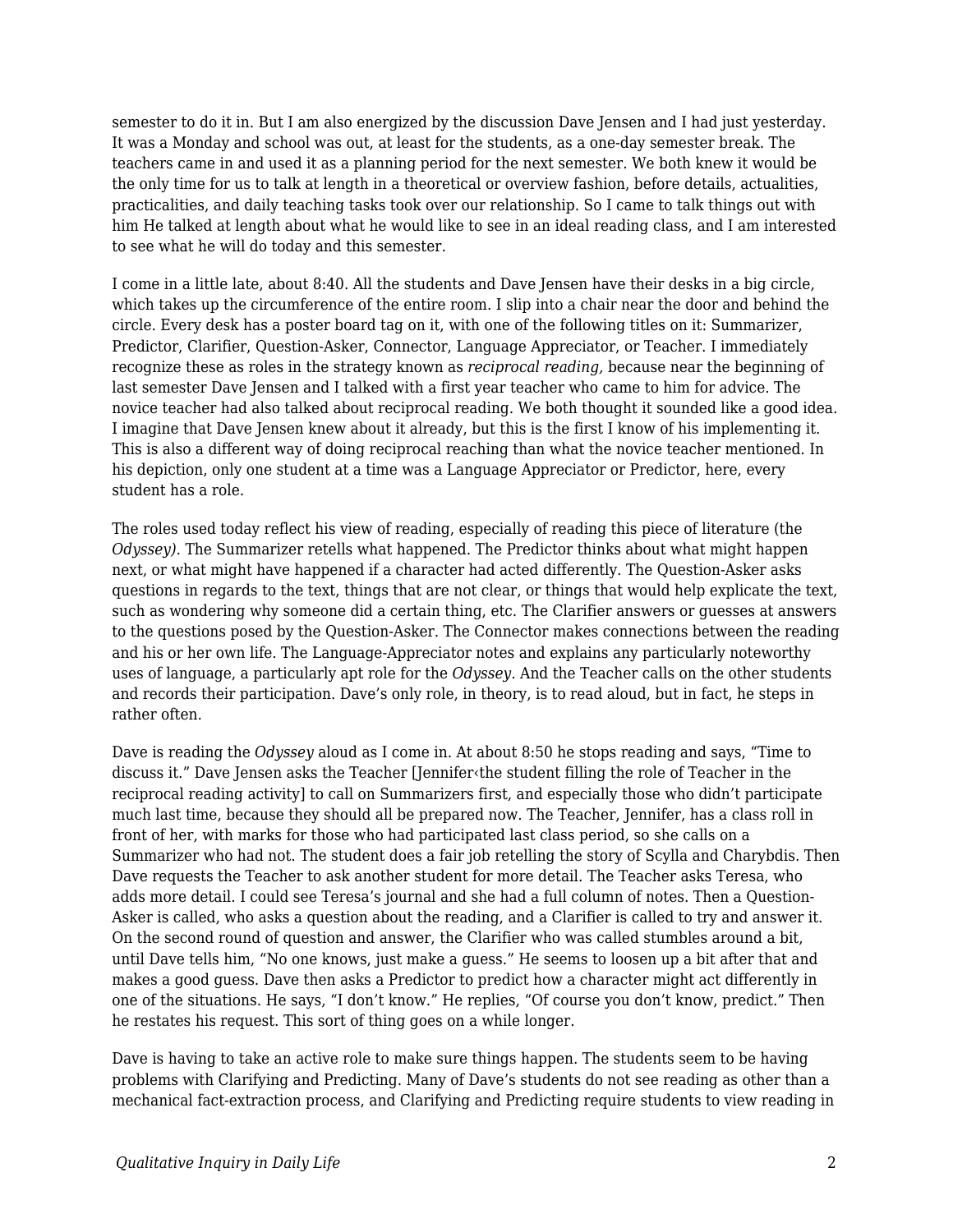another way. Part of the reason Dave wants to use Reciprocal Reading is to get the students to experience aspects of good reading they might not otherwise do.

Then several Connectors are called, who are in the spirit of their role. One connects this part of the *Odyssey* to several Bible stories, another connects very well to a recent international event. Next, Language Appreciators are asked for. Numerous hands shoot up and Debbie is called. She reads a line of the *Odyssey* that she thinks is particularly good use of language. Four other pieces of the poem are given, by four other students. Dave frequently prompts each Language Appreciator to explain why the passage he or she chose is a good use of language.

I wonder if Connecting is easier than Clarifying and Predicting, or if it is just the particular students involved, but two out of the three Connectors said things that showed they were personally connecting with the *Odyssey.* Language Appreciation also seems relatively easy for the students, although they seem to feel it self-evident what the appreciation is and were hesitant to share their understandings.

At about 9:15 Dave has the students switch roles. To do this, each student writes his or her name on the role card they have been using. Then they pass the card on and receive one from another student. They are also to take notes about the next passage from the *Odyssey* that will help them in their new role in the next column in their journal. Dave further reminds them to "think on paper" (i.e., in their journals). Dave wants each student to try a variety of roles to broaden their horizons in responding to literature. Few of them seem to do naturally many of these aspects in their own reading. Thinking on paper also relates to Dave's overall desire to break them out of the rut of mechanical reading, to help them be more carefully prepared and not as vague in their responses.

Then Dave reads another section of the *Odyssey,* that of Antinous's speech to the other suitors. He then asks the students if they should start right then on the discussion or if he should continue reading. They respond with a quick and wide-spread outcry to start the discussion right then. This discussion lasts the remaining minutes of the period. The bell rings and all of the students file out.

The next period, third period, is Dave's preparation period. He usually spends the time preparing materials, ideas, and grading, or attending to the numerous, small, miscellaneous errands teachers have to do. As soon as we are in the office, he starts to reflect out loud on what just took place, without any prompting from me. He said, "It went better than last time, but still not lively. Too squelched? Too many kids?" He suggests some possible alternatives: getting them in smaller groups with a reader, or reading all together and discussing in groups, or giving them a checklist so that each student could do any and all of them. He mused aloud on what to do. "Would they keep their roles in the small groups? Or be able to say anything and then label it, sort of meta-cognitive. I'm trying to nudge them out of ruts but don't want to stifle their spontaneity. How to do it?" The bell rings for fourth period. Dave's first class of the day, described above, is a ninth grade English class. The other four classes he teaches are all reading classes. The ninth grade English class goes all school year, but the reading classes last only one semester. Therefore, after the bell rings for the start of fourth period, he introduces himself to the class and informs of what course they are in. Then he begins a get-to-know-you-and-your-name activity. He has everyone tell their names and something about themselves using a word with the same letter as their first name. He starts with "I'm Mr. Jensen and I like jazz." Then the next person says his name and what he likes, and then repeats. The third person does hers and the previous two and so on till the end, whereupon Dave does the whole list. He also spot-checks several students on their ability to remember the entire list. I participate in this activity and learn many of the student's names.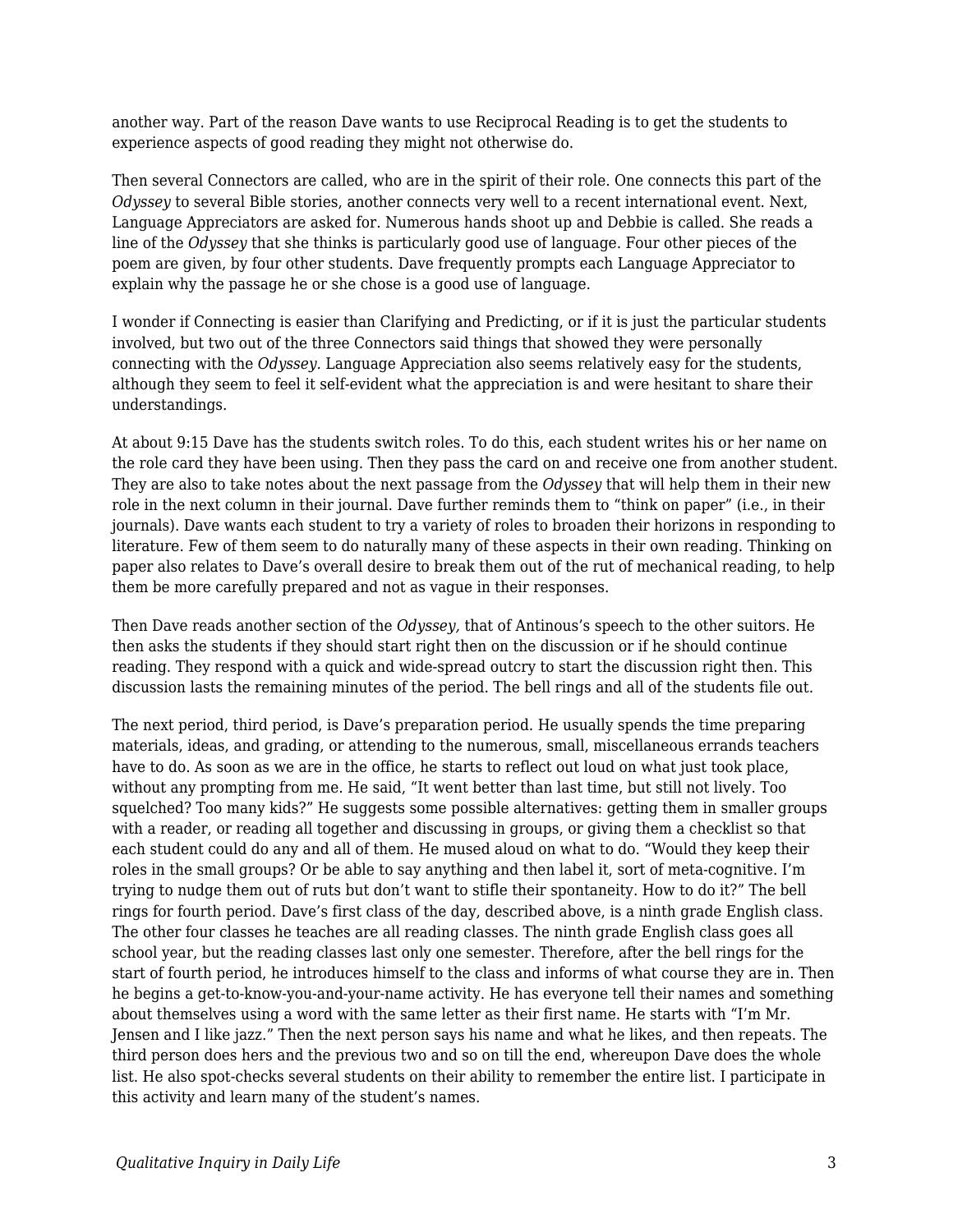The primary goal of Dave's reading course is to help reluctant readers become active readers. His students can be viewed as belonging to one of four categories: (a) those who read well but don't read, (b) those who read poorly and don't read, (c) those who read well and do read, and (d) those who read poorly but do read. The last category is pretty small, as is category c.

One might ask why any of those groups would be in his class, especially category c. The answer is that placement in his class is not always voluntary for the students, and sometimes good readers who read refuse to do their work in regular English classes and so end up in his class. One good example I can think of is Thomas. He is undoubtedly intelligent, and an accomplished reader. We saw him in the class reading such things as Metamagical Themas, a biography of Lenin, and a 'C' programming manual. He refused, however, to do anything in his regular English class telling me, for example, that the way his teacher approached poetry took all the life out of it‹so his parents forced him to take this class. He also refused to do any of the "busy work" that Dave requires‹by which Thomas meant any of the writing about his reading that Dave tried to stimulate and Thomas flunked his class as well and left at term.

I don't actually know of any that fully fit category d, but there are some, like Susan, who may read one type of book frequently but be otherwise a fairly poor reader. Susan only read Harlequin romances, so it was Dave's desire to help her to broaden her horizons during the class.

Category b contains the largest number of students. Category a is not so populous as b, but more than c or d. One example is Greg. He could read, and read well, but he had not read a book since first grade. Apparently he entered school being able to read, but his teacher told him that he was too young to know how to read and that instead of reading he needed to learn all the sounds and symbols with the rest of the class. He thought to himself then, "Well, if she doesn't want me tg read, I won't." And he hasn't. During the year he was in Dave's class he began to read, although it took months before he read much. By the end of the year he had read a number of 300+ page books.

How exactly do students find their way into Dave's reading classes? To see the class in perspective, there are a variety of kinds of English classes available. As well as regular English classes, there is a behavior disorder unit for students with serious behavior problems and a resource (special education) class for those that meet those criteria. The school also offers enriched English, college prep, and AP classes. Dave's class is different than all of the above. His course is meant as an intervention, to remediate kids who aren't succeeding in regular English classes but who don't meet the criteria of behavior disorder or special education. For that reason her reading class lasts only a semester instead of a year. And Dave is not required to cover a particular content.

Most of Dave's students are referred by regular English teachers who have students they think Dave could help. The school counselors are also often involved. Parents play a role as well, as they must approve their child's schedule, and in some cases request their son or daughter be put in Dave's class.

After the completion of the name learning activity, Dave tells the class that he will read to them. He lets them know ahead of time that they will be writing a letter to me about the chapter he is going to read. He advises them to listen carefully and to do a lot of thinking about what they are going to hear. Dave begins to read the first chapter of Robert Newton Peck's A Day No Pigs Would Die (1972). Peck is a writer of quality young adult fiction. Dave starts, "I should of been in school that April day." His normally brisk, pleasant voice takes on a louder, more forceful tone as he reads for the group. No doubt part of this is to provide sufficient volume for all to hear. Partly I think it also suggests a desire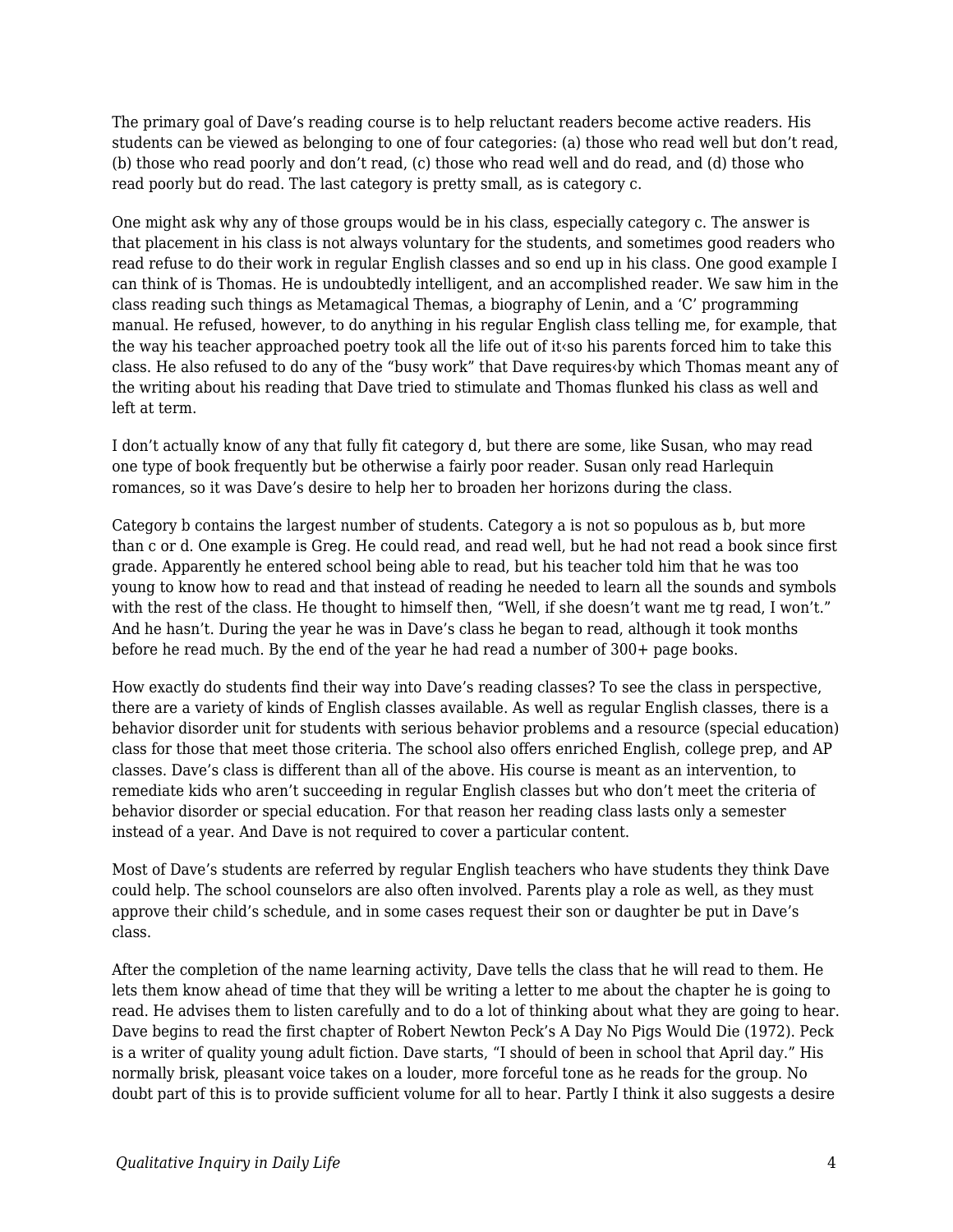to be dramatic, to pull in these students who don't like to read, and are probably not used to listening.

But instead I was up on the ridge near the old spar mine above our farm, whipping the gray trunk of a rock maple with a dead stick, and hating Edward Thatcher. During recess, he'd pointed at my clothes and made sport of them. Instead of tying into him, I'd turned tail and run off. And when Miss Malcolm rang the bell to call us back inside, I was halfway home.

Picking up a stone, I threw it into some bracken ferns, hard as could. Someday that was how hard I was going to light into Edward Thatcher, and make him bleed like a stuck pig. I'd kick him from one end of Vermont to the other, and sorry him good. I'd teach him not to make fun of Shaker ways. He'd never show his face in the town of Learning, ever again. No, sir.

A painful noise made me whip my head around and jump at the same time. When I saw her, I knew she was in bad trouble. It was the big Holstein cow, one of many, that belonged to our near neighbor, Mr. Tanner. This one he called "Apron" because she was mostly black, except for the white along her belly which went up her front and around her neck like a big clean apron.

She was his biggest cow, Mr. Tanner told Papa, and his best milker. And he was fixing up to take her to Rutland Fair, come summer. As I ran toward her, she made her dreadful noise again. I got close up and saw why. Her big body was pumping up and down, trying to have her calf. She'd fell down and there was blood on her foreleg, and her mouth was all thick and foamy with yellow-green spit. [I hear several comments like "ugh," and "gross," and several laughs from the would-be tough guys.] I tried to reach my hand out and pat her head; but she was wild-eyed mean, and making this breezy noise almost every breath.

Dave lowers the book and asks the class: "Are you seeing this? Go to the movies in your head as you listen."

Turning away from me, she showed me her swollen rump. [Several snickers echo around the room.] Her tail was up and arched high, whipping through the air with every heave of her back. Sticking out of her was the head and one hoof of her calf. His head was so covered with blood and birthsop that I had no way telling he was alive or dead. Until I heard him bawl.

Dave stops reading and asks the class "What could 'purchase' mean here? It surely doesn't mean its usual meaning of buying something. What other word could you substitute in its place?"

He was so covered with slime, and Apron was so wandering, there was no holding to it. Besides, being just twelve years old, I weighed a bit over a hundred pounds. Apron was comfortable over a thousand, and it wasn't much of a tug for her. As I went down, losing my grip on the calf s neck, her hoof caught my shinbone and it really smarted. The only thing that made me get up and give the whole idea another go was when he bawled again. I'd just wound up running away from Edward Thatcher and running away from the schoolhouse. I was feathered if I was going to run away from one darn more thing. I needed a rope. But there wasn't any, so I had to make one. It didn't have to be long, just strong. Chasing old Apron through the next patch of prickers sure took some fun out of the whole business. I made my mistake of trying to take my trousers off as I ran. No good. So I sat down in the prickers, yanked 'em off over my boots, and caught up to Apron. After a few bad tees, I got one pantleg around her calf's head and knotted it snug. "Calf, I said to him, "you stay up your ma's hindside and you're about to choke. So you might as well choke getting yourself born." Whatever old Apron decided that I was doing to her back yonder, she didn't take kindly to it. So she started off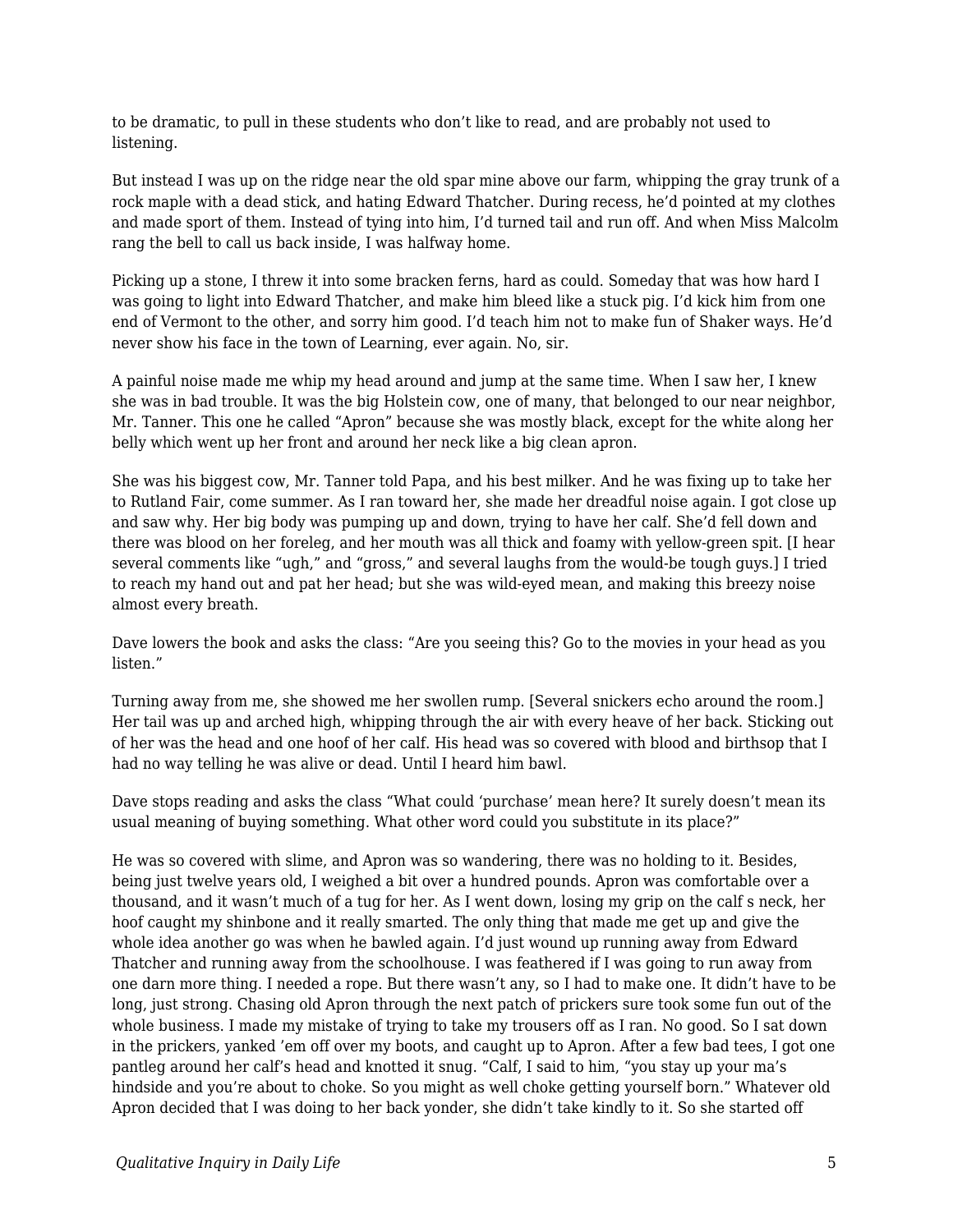again with me in the rear, hanging on to wait Christmas, and my own bare butt and privates [snickers again] catching a thorn with every step. And that calf never coming one inch closer to coming out. But when Apron stopped to heave again I got the other pantleg around a dogwood tree that was about thick as a fencepost.

Now only three things could happen: My trousers would rip. Apron would just uproot the tree. The calf would slide out.

Dave breaks into the story again. "Predict. What do you think is going to happen here?" Students shouted out things like: "The calfs gonna die." "The boy is going to die." "That boy is an idiot."

But nothing happened. Apron just stood shaking and heaving and straining and never moved forward a step. I got the other pantleg knotted about the dogwood; and like Apron, I didn't know what to do next. Her calf bawled once more, making a weaker noise than before. But all old Apron did was heave in that one place. "You old bitch," I yelled at her, grabbing a blackberry cane that was as long as a bullwhip and big around as a broom handle, "you move that big black smelly ass, you hear?" I never hit anybody, boy or beast, as I hit that cow. I beat her so hard I was crying. Where I held the big cane, the thorns were chewing up my hands real bad. But it only got me madder. I kicked her. And stoned her. I kicked her again one last time, so hard in the udder that I thought I heard her grunt. Both her hind quarters sort of hunkered down in the brush. Then she started forward, my trousers went tight, I heard a rip and a calf bawl. And a big hunk of hot stinking stuff went all over me. Some of it was calf, some of it wasn't. As I went down under the force and weight of it, I figured something either got dead or got born.

Dave again inquired of the class, "What do you think of the boy now?"

All I knew was that I was marled up in a passel of wet stuff, and there was a strong cord holding me against something that was very hot and kicked a lot. I brushed some of the slop away from my eyes and looked up. And there was Apron, her big black head and her big black mouth licking first me and then her calf.

But she was far from whole. Her mouth was open and she was gasping for air. She stumbled once. I thought for sure I was going to wind up being under a very big cow. The noise in her throat came at me again, and her tongue lashed to and fro like the tail of a clock. It looked to me as if there was something in her mouth. She would start to breathe and then, like a cork in a bottle, some darn thing in there would cut it off.

Her big body swayed like she was dizzy or sick. As the front of her fell to her knees, her head hit my chest as I lay on the ground, her nose almost touching my chin. She had stopped breathing!

Her jaw was locked open so I put my hand into her mouth, but felt only her swollen tongue. I stretched my fingers up into her throat and there it was! A hard ball, about apple-size. It was stuck in her windpipe, or her gullet. I didn't know which and didn't care. So I shut my eyes, grabbed it, and yanked. Somebody told me once that a cow won't bite. That somebody is as wrong as sin on Sunday. I thought my arm had got sawed off part way between elbow and shoulder. She bit and bit and never let go. She got to her feet and kept on biting. That devil cow ran down off that ridge with my arm in her mouth, and dragging me half-naked with her. What she didn't do to me with her teeth, she did with her front hoofs.

It should have been broad daylight, but it was night. Black night. As black and as bloody and as bad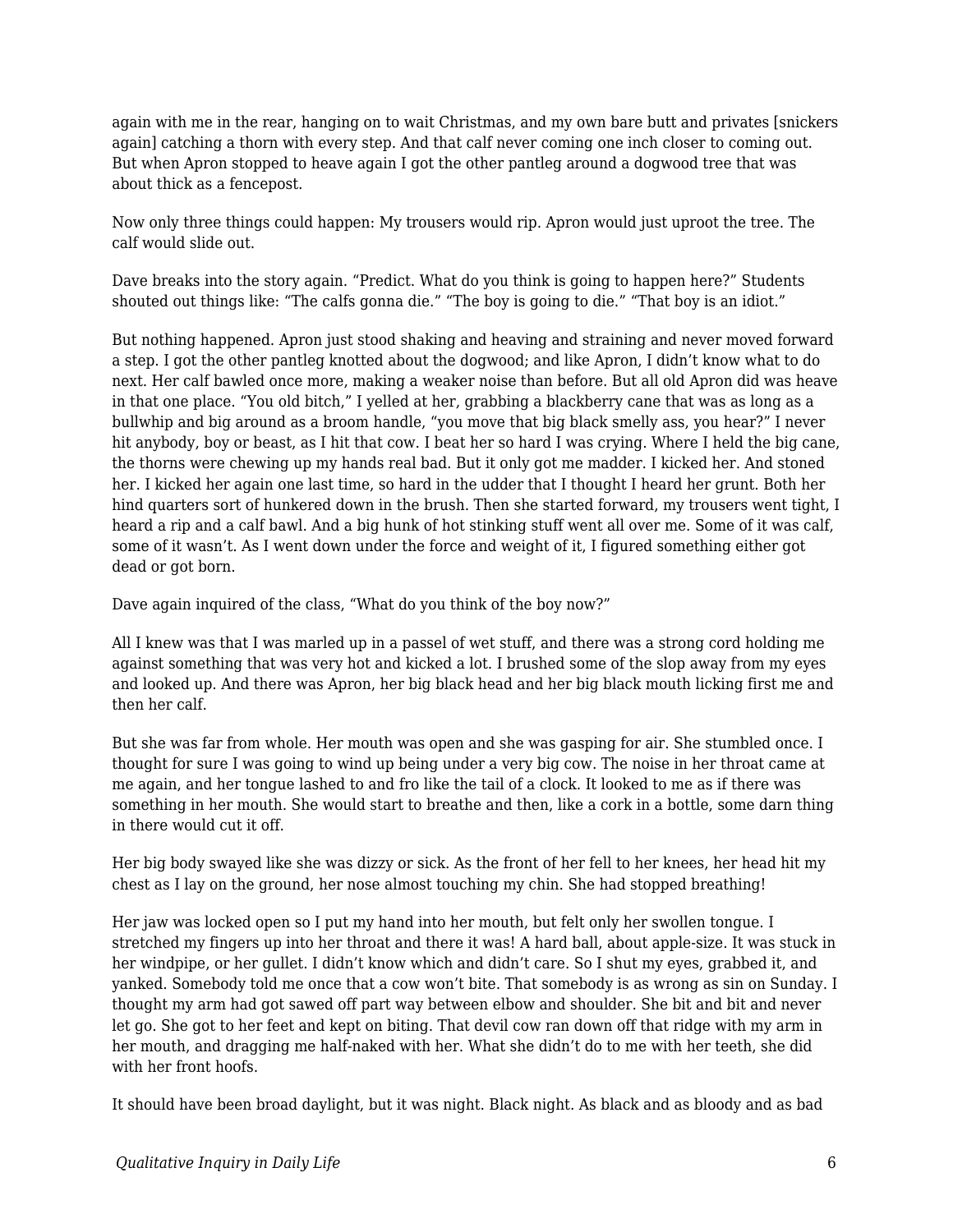as getting hurt again and again could ever be. It just went on and on. It didn't quit.

He closes the book and talks to the class again. "What happened there?"

After a discussion he asks them to write a letter to me about what they just heard. "Tell him what you were thinking as you heard it, what you wondered about, what it reminded you of, what struck you about it. Say something that grabbed you, or what you noticed about the writing. Rob will write back to you."

Dave further tells them to use correct letter form, which he describes verbally, and also writes on the board. In addition, the students are to include one or more of the following suggestions: What did you visualize? What did you feel? What part did you like best, and why? What part struck you as important? What did you notice about the writing? What did you experience as it was being read? What questions do you have at this point? What predictions do you have about what might happen next? What did it remand you of? He also writes these questions on the board. As the students write, I ponder what I have seen so far today. What Dave did this day could be labeled under the rubric of "whole language."

But I think it is instructive to note that he was not trained to be a whole language teacher. He was trained in skill and drill and mastery learning, and only came to what he does now as a teacher over time through his reflections on teaching. It is also important to note that although he has read widely in whole language (and other) views of reading and writing, and taken courses and taught them, he is not a slave to any one view or person in the field. He freely borrows ideas from others but usually adapts them in the process. He invents as well. And he thinks deeply about the needs of his students.

He originally received a B.S. in secondary English and then taught junior high English. He noticed that his students read poorly. He tried to teach what he thought were wonderful works of literature, even for that age group, and students couldn't read them. Dave thought, "Wow, we've got to start a little bit earlier." That's when he started getting interested in teaching reading.

SeveraI years later he was teaching elementary school. For teaching reading he was following a skill and drill approach, as he had been taught to do in school. In this approach, reading is conceived of as discrete skills to be broken down into finite behavioral objectives. For each skill there would be a pretest, a posttest, and remediation if the students hadn't mastered it. Dave borrowed a book from his principal that looked interesting. He started to read that book and read all night, finally going to bed at 4:30 in the morning. The book was Reading Miscue Inventory (Goodman & Burke, 1972), and it was the most exciting professional book he had ever read.

The message of the book to him was that the mistakes a teacher sees happening in reading are not mistakes at all, they are miscues. That is, they show how a student is thinking and act as a window into his or her head. They show what a student is cueing into. None of the "mistakes" are random; they are based on something. As Dave puts it, "That just blew me away." It was a difficult book to understand, but it gave Dave the motivation to grapple with the ideas and to implement them in his classrooms. "I tried for eleven years to make sense out of it and to try some of those things just in that one little book. You know, it never occurred to me to write to the author or the publisher for more information. Not until I've gotten into writing myself have I realized that I, even though I was the teacher, had to go through the same evolution my students do to learn that there is a human being on the other side of that blackprint."

He asked about the book at the local university while taking graduate classes and also asked around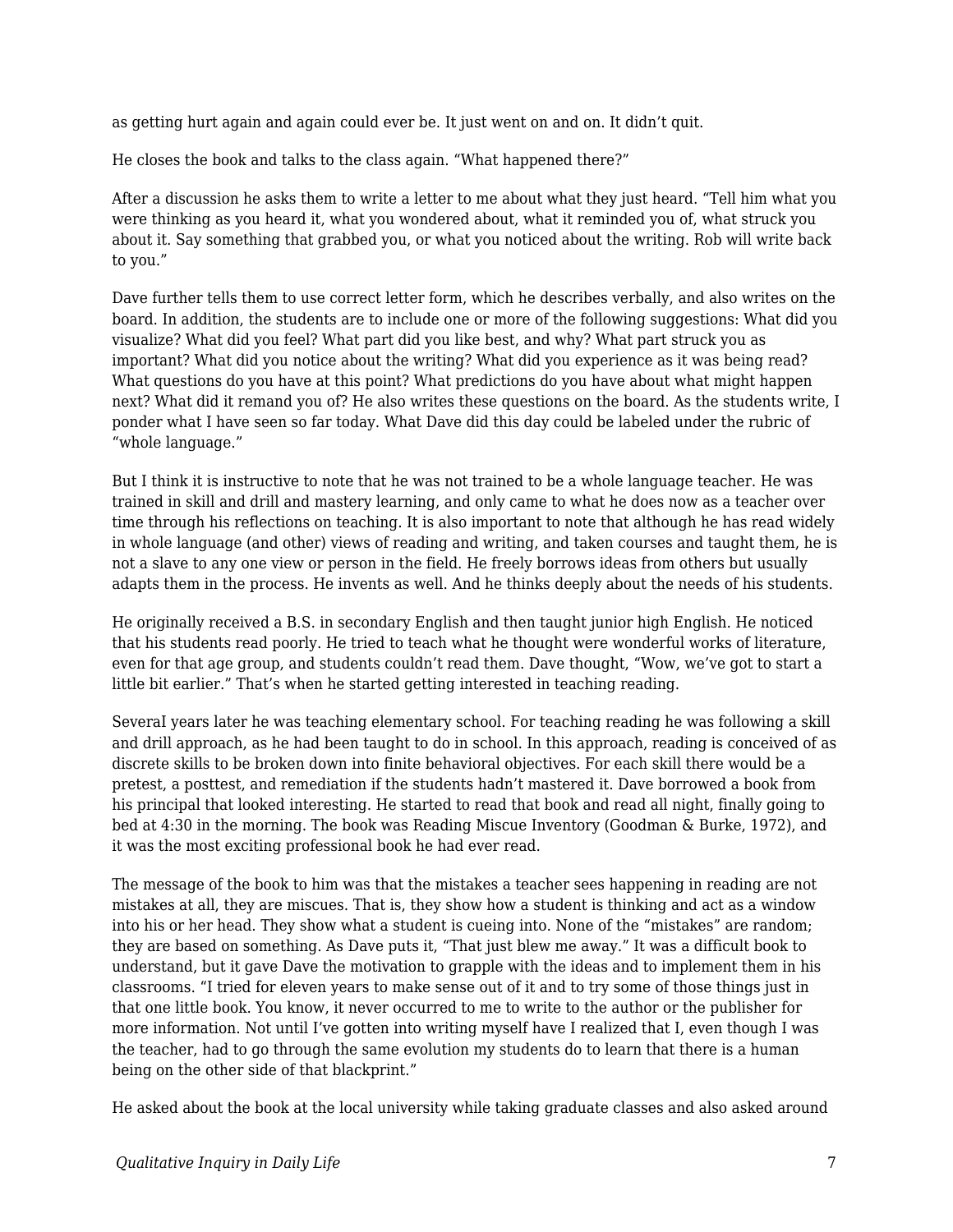the school district in which he taught. No one knew much about the book; the most information he received was, "Well, I think those people are somewhere in Arizona."

He had become very proficient at mastery learning. He was awarded Teacher of the Year in another state. He had students who were at the bottom of a school that was itself was at the bottom of the eleven junior high schools in the district. In his two years there, he brought his students up to the middle of the pack on standardized tests. It looked really good. "But you know what?" he said, "The kids didn't like to read, and it finally got through my thick skull. So what if they can master at 80 percent or better at cause-and-effect, so what if they can break down words, so what if they can do this, that and the other. If they still won't touch a book with a ten-foot pole, what have you accomplished?" At the same time he was still trying to make sense out of the Goodman and Burke book, without any support or background knowledge.

At this time Dave was really searching. Even though he was doing what anybody would consider good things, he did not feel he was meeting his goals of helping readers. But then, in 1984 in Secondary Reading, he saw an advertisement for a ten-day workshop by these authors. He went down to the workshop for 10 days. In his own words: "It just changed everything. Everything made so much sense. I took 85 pages of notes. And I have gone over and over those notes countless times. And things have even made more sense as I've experienced some of it." He heard Ken and Yetta Goodman and Dorothy Watson conduct the seminar on Miscue Analysis and whole language. He met the other people attending the workshop who were also struggling, who were going through the same kind of searching and struggles he was, and others who were more advanced and had a lot of experience and were coming just for a refresher, one at a nearby university who was doing exciting things in Dave came back ready to set the world on fire. He had been given their name of some whole language. Dave contacted her and began going to a whole language support group. Seven years later he still attends almost every month. The other members are mainly teachers also trying to make sense out of these philosophies of language learning and how such assumptions impact instruction and learners. A professor or two often acts as mentor.

The school bell rings, releasing me from my reverie. The kids file noisily out into an even noisier hallway. Those students assigned first lunch are off to eat, those with second lunch have one more class before lunch. Dave's fifth hour class has first lunch.

The two of us ate our lunch in his room. Dave rarely eats much, often a small can of juice, a piece of fruit, and a piece of bread. During the 25 minutes allotted for lunch, we talk and he further prepares for the next three classes of remedial reading. There have been times we have talked in general, but more usually we talk about specific students and activities. He often changes what he does in the following three classes by how things go in the fourth period class. We often talk while he is grading or running errands around the school.

Fifth period has more students than the other sections, and the name game takes so long they have less time to write a letter. Sixth period, it seems, is the one to worry about this semester they seem unexcited by his reading, and make unrelated comments. For example, while Dave is talking to the class, Grant belligerently yells "Why am I here?" not once but many times. Another student, Finette, can't remember a thing about the chapter. In sixth period, students finish the name game quicker because there are fewer students, so Dave has them draw a picture of the most poignant part of the chapter for them, and also ask any questions they have about the class. Seventh period goes much like fourth period did.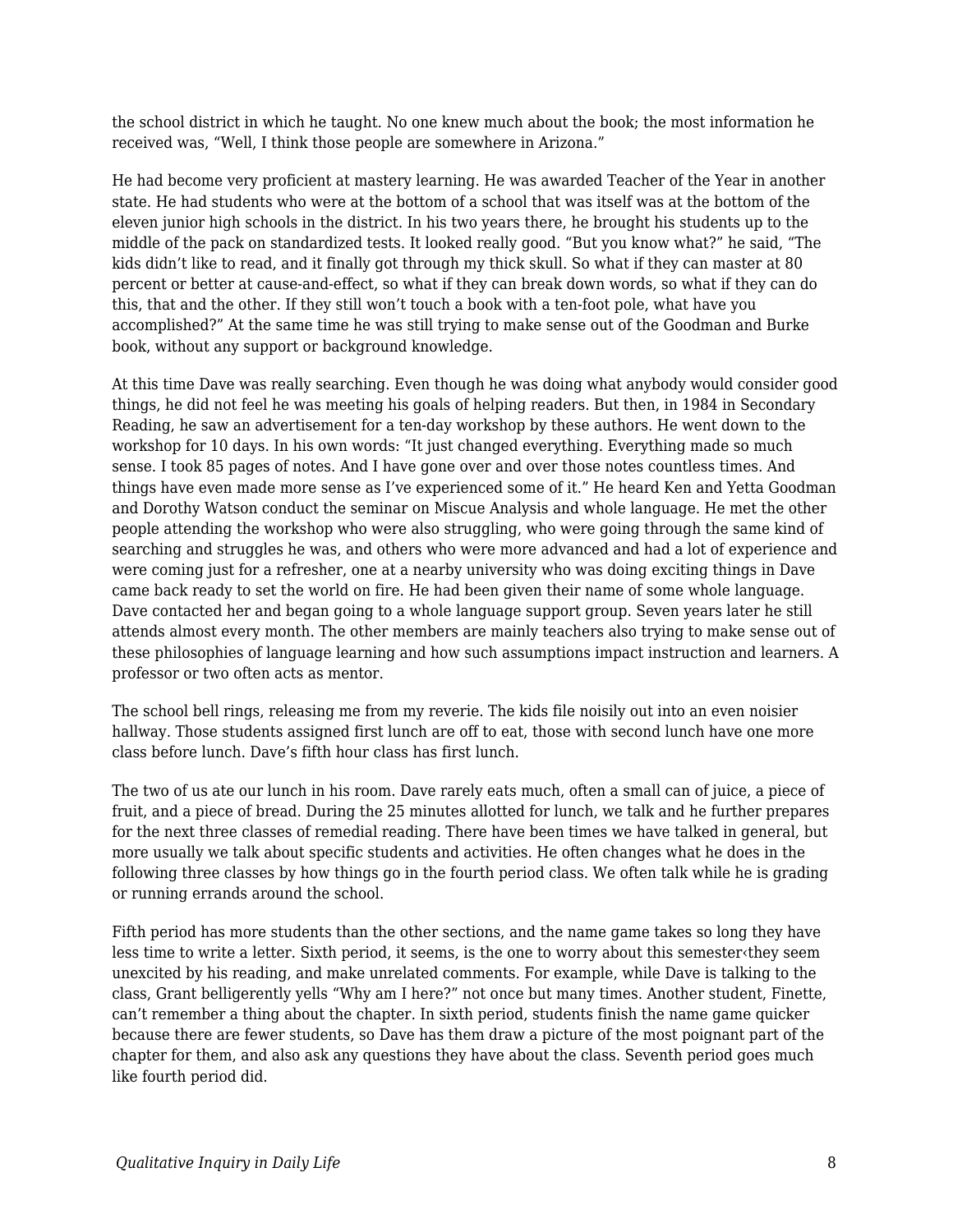After school is out, Dave tells me that, overall, the day went much better than he expected. As I sat in his room while he filled out the attendance sheets, I began to think about what I have seen today and what we talked about yesterday. Yesterday, Dave began our discussion by opening the large blue lab notebook in which he keeps his thoughts and writings and notes and says, "I did some thinking over Christmas holiday‹totally colored by how much time I spend [doing school related work], feelings of lack of valuing for what I do [by others], and my inundation so it may not "work." I could see a date written in his notebook- December 30. So I thought to myself, yes, this is a time when he has more time to himself and is released from the daily grind of school. It is also New Years, a time when people reflect back and take stock and make plans for the future. But under the hope of what he could do to help all of his students better lurks a couple of his longtime bugaboos: he often feels burdened by the amount of time and emotional energy teaching takes and the lack of appreciation.

His energy and enthusiasm and confidence built as he continued. "My question was, What would the dream reading program look like in junior high school to really make a difference for the kids? It is not a dichotomy, but I see two general types of kids along a continuum: those who are proficient readers but are reluctant or not into reading, and the less skilled in reading. I need to do something to address the needs of both. To work this out I asked myself two questions: One, what would the students feel like when they left this ideal program, and two, what could they do?"

"Such a program would have this characteristic: the student would feel competent. It seems to me that many of my students do not read because they do not think they can. But I'm nervous about them simply feeling confident, because I have some students who feel they are competent and are not. So they should both feel confident and show they are competent. But to whom? Probably to me. I also have a distorted view of the world, as do these students who mistake their reading competence in either direction, but I work with other kids and teachers and so have wider horizons."

Turning to the notes in his daybook, he read, "Behaviors the students should exhibit:

- select a book enjoyable for them to read
- figure out hard words (sounds like English pronunciation)
- also figure out meaning
- be intrigued by words, want to know things, be learners of language (this one is really idealistic, not basic)
- support other readers, be in a community
- learn from print
- formulate meaningful, well-formulated ideas
- infer from clues
- build cultural literacy, be exposed to all kinds of wondrous writing
- be able to discuss ideas from reading
- make meaning from print (this one is basic)
- concentrate while reading and writing
- give up negative attitudes towards reading and writing (this is really pie in the sky)."

Dave continues, "I'm thinking of rethinking the writing part and renaming the class, because writing is integral to reading and literacy. Maybe I should start more basic, with a good sentence, a wellformed paragraph (a meaningless phrase)? But I need to be careful it is still authentic. It should be a reading and writing class, and help kids be competent, proficient, and feel they can handle the demands of both reading and writing."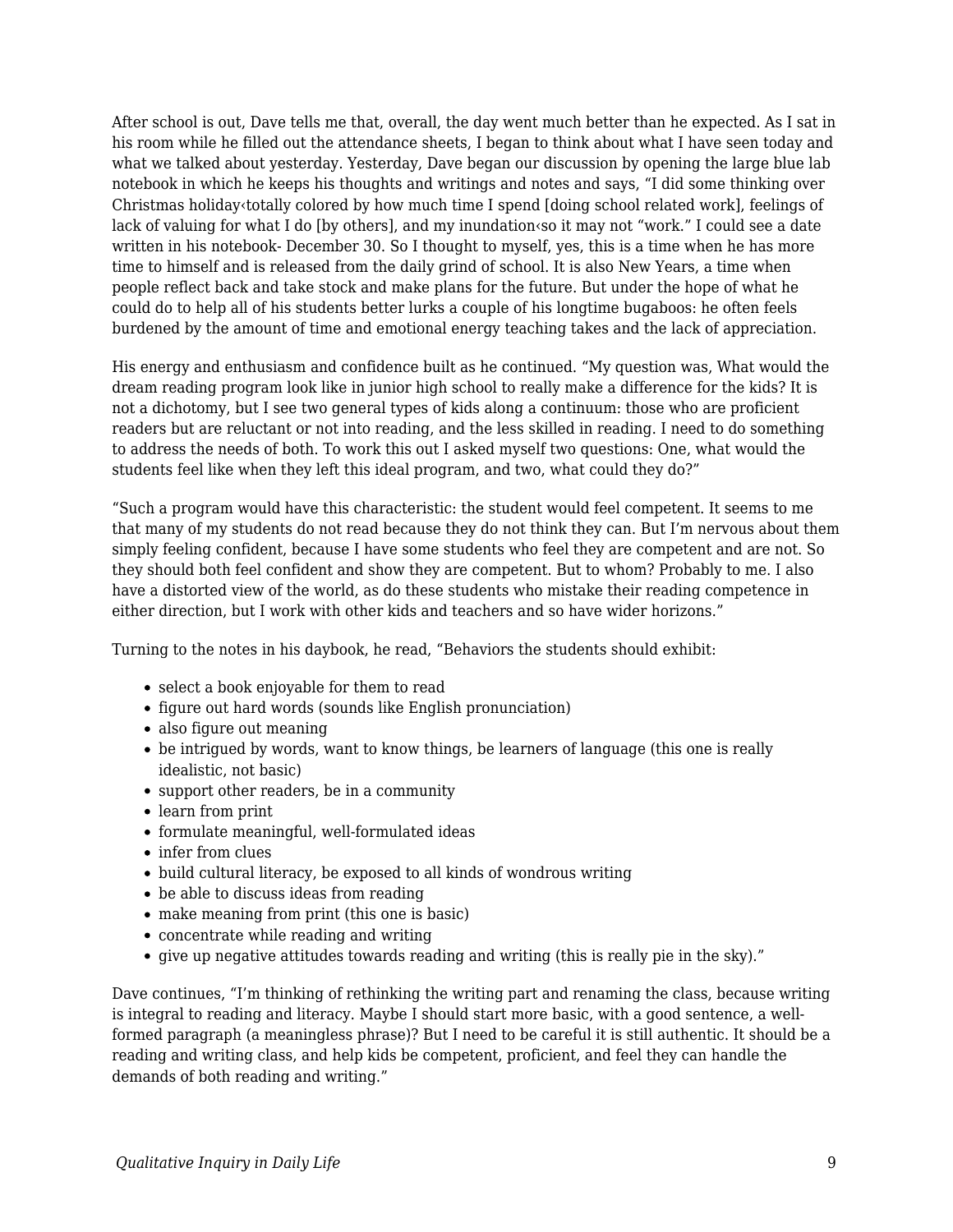From other discussions I know that he sees reading, writing, listening, and speaking all as aspects of literacy. He often encounters resistance from students who don't want to write. They usually don't want to read either, but if it is a reading class they are at least willing to do a minimal amount for a grade. But they seem to feel that writing should not be required in a reading class.

The need for authenticity is part of one of his underlying themes. That is, Dave does not want to impose either reading or writing tasks on students just as skill builders, but only in the context of doing important things. At this point in our discussion, Dave began grading exercises from the end of the previous semester (grades don't have to be in till the end of the week). The next hour or so of our discussion took place as he graded. Because of the pressure of his work, we often talk while he does other things. Experienced teachers seem to develop the ability to multi-task, to do more than one thing at a time. Such teachers often have learned "tricks" to get things done faster as well. While continuing to grade papers, Dave continued, "Then I sat down and thought specifically about how I would bring these goals to pass. First, I would have everyone read, and decide which type they were. I would not use the term "reluctant reader." I would put them in a matrix: reluctant yes/no, skilled yes/no. There are a few in each category but most are reluctant."

I chimed in at this point, "And it's even more complicated if we bring in writing. What about the ones who are not so bad at reading but are poor or reluctant writers?" I was here thinking of Thomas as an example, who was an excellent and non-reluctant reader but who would not put pen to paper.

Dave noted that some of the students are really pretty capable, but they don't feel they are and so do not act as if they are in most circumstances. Then he began to detail tactics to bring his desired goals to pass. "I would like to have lots of group sharing of books to read. If they are reading they will have some to share. I will introduce lots of books and provide hooks." Sometimes he introduces books simply by telling about them but more often he tells about a book and reads short selections from it. Occasionally he reads an entire chapter, as with A Day No Pigs Would Die. He asks the students to maintain a sheet in the class journal to record books they might like to read in the future. Any of the books he shares are good candidates for this list. Sometimes students come up after he shares a book wanting to check it out right then.

Then he says, "I will provide lots of class time to read." Many days the students read for about thirty minutes, silently and individually, in a book of their own choosing. Some days the activities planned do not permit individual reading, but there are occasional days where the class reads the entire period. He also requires as homework, usually the only homework they do get, that each student read half an hour a night five days a week.

Along with these other pieces Dave wants to "have book discussion groups, not necessarily group books. Each student could share the book they are reading, tell an interesting part, read aloud, tell why they chose that part, discuss issues raised, and have some intellectual discussion." A group book is where all or part of a class reads the same book and discusses it at certain set points along the way. Dave does this once a semester usually, using three different sets of books to choose from every semester.

Group books often used include Deathwatch, The Witch of Blackbird Pond, The Book of Three, The Outsiders, and A Summer to Die. Dave continues his list: "I want to have lots of probing of thinking. They just must think here. It is much easier for teachers if students don't think; they don't have to deal with hard questions. I will support the less proficient readers. Not that they will know who is in which group. And I will help all of them reflect on their reading, of course." He sighed. "It sounds so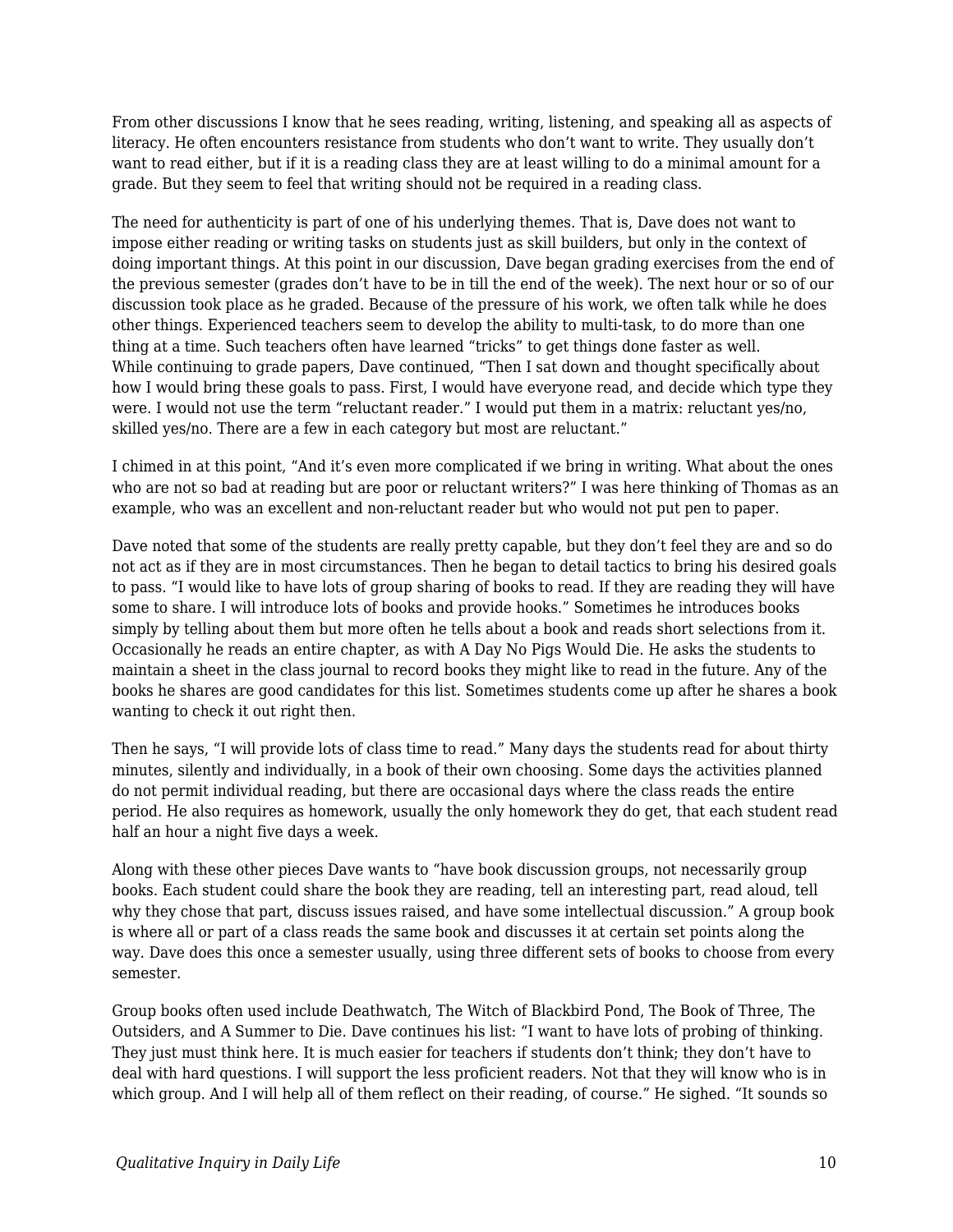wonderful, but how to pull it off? I have always wanted to do it, at least since learning about whole language."

Returning to his list, Dave says, "We need to do more oral reading. They need to become more confident in that area." I throw in, "Most can't or won't."

Dave said, "I've been having them read into a tape recorder. Some like to do it in the classroom [at the cubicle set aside for that and for conferences], others like to do it in the hall, and others like to read to other people while recording in the hall." He initially had them do this reading to give him a quick evaluation of their oral reading abilities. He gives the students extra points if they read five minutes a day out loud at home. Next on his list was, "Cloze experiences. If not overdone, they can have a very good impact on developing the ability to see if one's reading is making sense, to use context clues, and in guessing what hard words mean. You get a lot of mileage out of Cloze as far as thinking is concerned." Even though Cloze can be a part of traditional skill and drill reading development methods, Dave does not just reject it out of hand. Instead he has tried Cloze exercises and observed their effects.

After Cloze, Dave moves on to "Retelling. Could be that I'm expecting too much too soon to get them into reflecting. Some don't even know what's in the text, like Kent. That kid doesn't know what he's reading." Dave had checked on Kent as he was reading Deathwatch. Kent told him nothing, and responded to Dave's prompts with "I don't like to think as I read."

"Retelling helps students be determined to get meaning. So many of them just keep going on even if it makes no sense to them, they see it as not their problem."

"I wonder how or where they got that?" I wonder. Dave thinks that having students reflect is crucial to reading. But it is also true that if they don't pull anything out of the reading to reflect on, then reflection doesn't make much sense. And he does have students who have trouble getting anything out of their reading. Kent is a very good, or should we say bad, example. As Dave puts it, he has defined reading simply as seeing words and turning pages. Nothing else happens; there is no human connection. I still wonder how students become like that, that they can "read" and get nothing and not worry or care about it. I imagine that the artificiality and coercive nature of schooling has a lot to do with it. At this point Dave finished grading, and I prepared to leave Dave to more grading from last semester and more preparation for the new one.